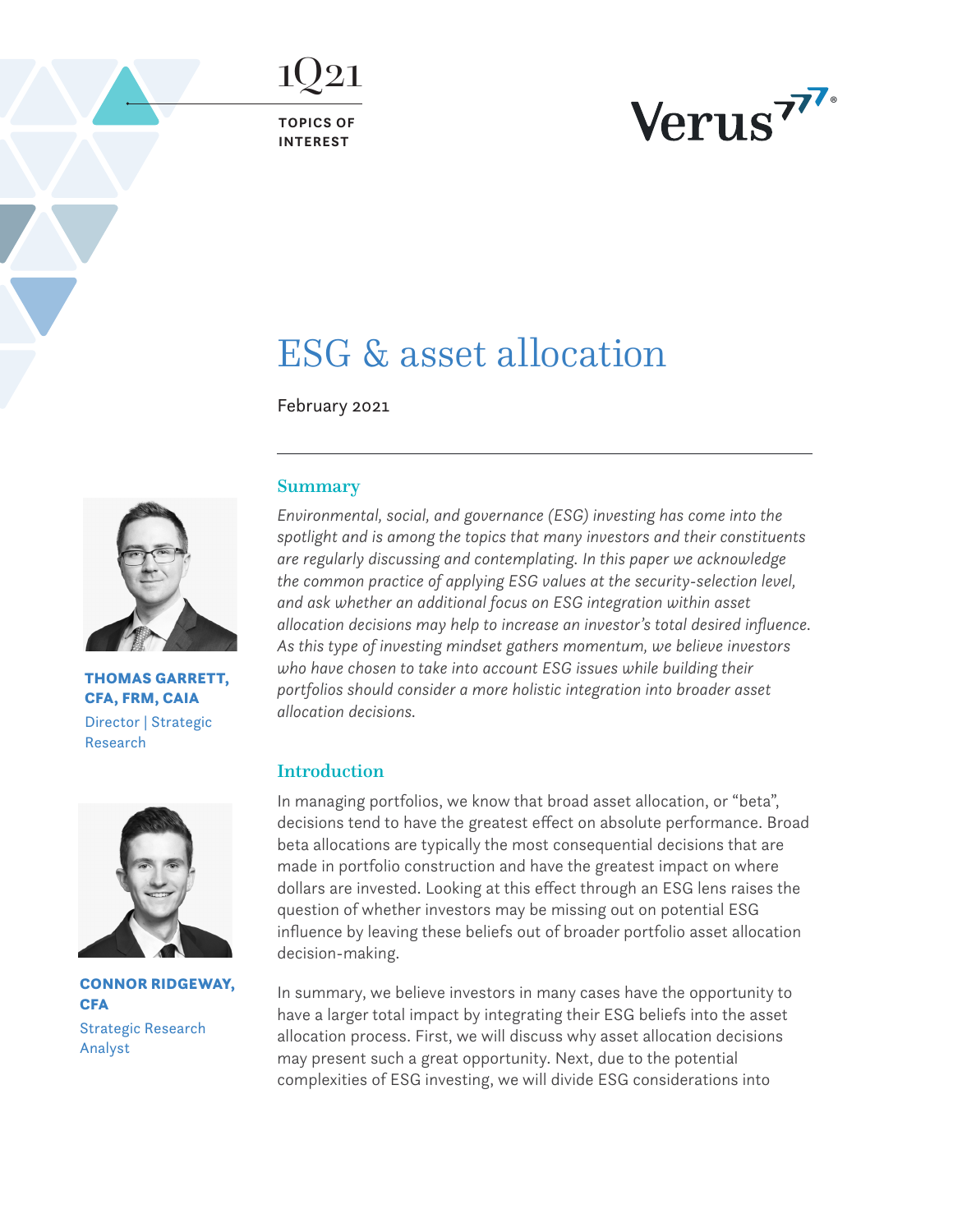<span id="page-1-0"></span>layers to help simplify the decision-making process. Using this framework, we will demonstrate why expanding ESG implementation to broader asset allocation decisions may lead to interesting discoveries—perhaps opening the door to new avenues for making positive impact, or even to the realization that an investor's asset allocation decisions are somewhat opposed to their overarching ESG objectives. Overall, we hope that this assists investors in ESG decision-making, and provides a framework for higher-level portfolio discussions.

As always, when discussing the topic of ESG we feel it is important to preface the conversation by reiterating our neutrality with respect to views on specific issues. We recognize that our clients' views on ESG are diverse, and our neutrality is essential in letting our clients freely implement their own respective ESG beliefs, in their own respective processes. Please see our CIO Ian Toner's *Sound Thinking* paper "[The Judgmental Waiter](https://www.verusinvestments.com/sound-thinking-the-judgmental-waiter/)," for additional details on this perspective<sup>[1](#page-8-0)</sup>.

# Asset allocation has the greatest impact on portfolios

Broad asset class decisions tend to have the greatest impact on where dollars are invested, and therefore will likely also have the greatest impact on performance. It is reasonable to expect that the more dollars that go towards an ESG decision, the more influence this decision will have. If ESG decisions are only being made across a single asset class (equities) and are mostly centered on a home market (such as the United States) which is only one part of the total portfolio, then the remaining parts of the portfolio are likely not working to further the investor's ESG objectives.

This effect is compounded for those investors who reside in a home market that is a developed economy and who focus most of their ESG efforts within that market. The United States, for example, ranks very highly in terms of pollution reduction<sup>[2](#page-8-0)</sup>, personal freedoms of citizens<sup>3</sup>, LGBT rights<sup>[4](#page-8-0)</sup>, and environmental protections<sup>5</sup>. It may be reasonable to ask whether other country exposures in the portfolio—for example, in parts of the world which score very poorly on an investor's preferred ESG metrics—could provide additional possibilities for high positive impact. We do not in any way mean to suggest that the United States is perfect on any of the issues listed above—fighting for change at home is a noble and worthy cause. At the same time, the opportunities for enacting change outside of the United States may be more significant, or much more significant, depending on an investor's specific ESG goals. We recognize that many investors integrate ESG decisions across many parts of the portfolio outside of U.S. equity—this U.S. example is for illustrative purposes only.

It is important to note that in most cases it will not be economical, or even possible, to apply ESG screens to 100% of portfolio exposures. Deciding on sensible ESG screens for certain asset classes, such as cash or commodities, can introduce additional complexity. Furthermore, if there are few available skilled active ESG managers in an asset class, an investor will need to take this into account while deciding whether to pursue ESG integration within that asset class. We do expect that as ESG investing evolves, a greater number of highly-skilled active managers will pursue ESG strategies across the asset class spectrum.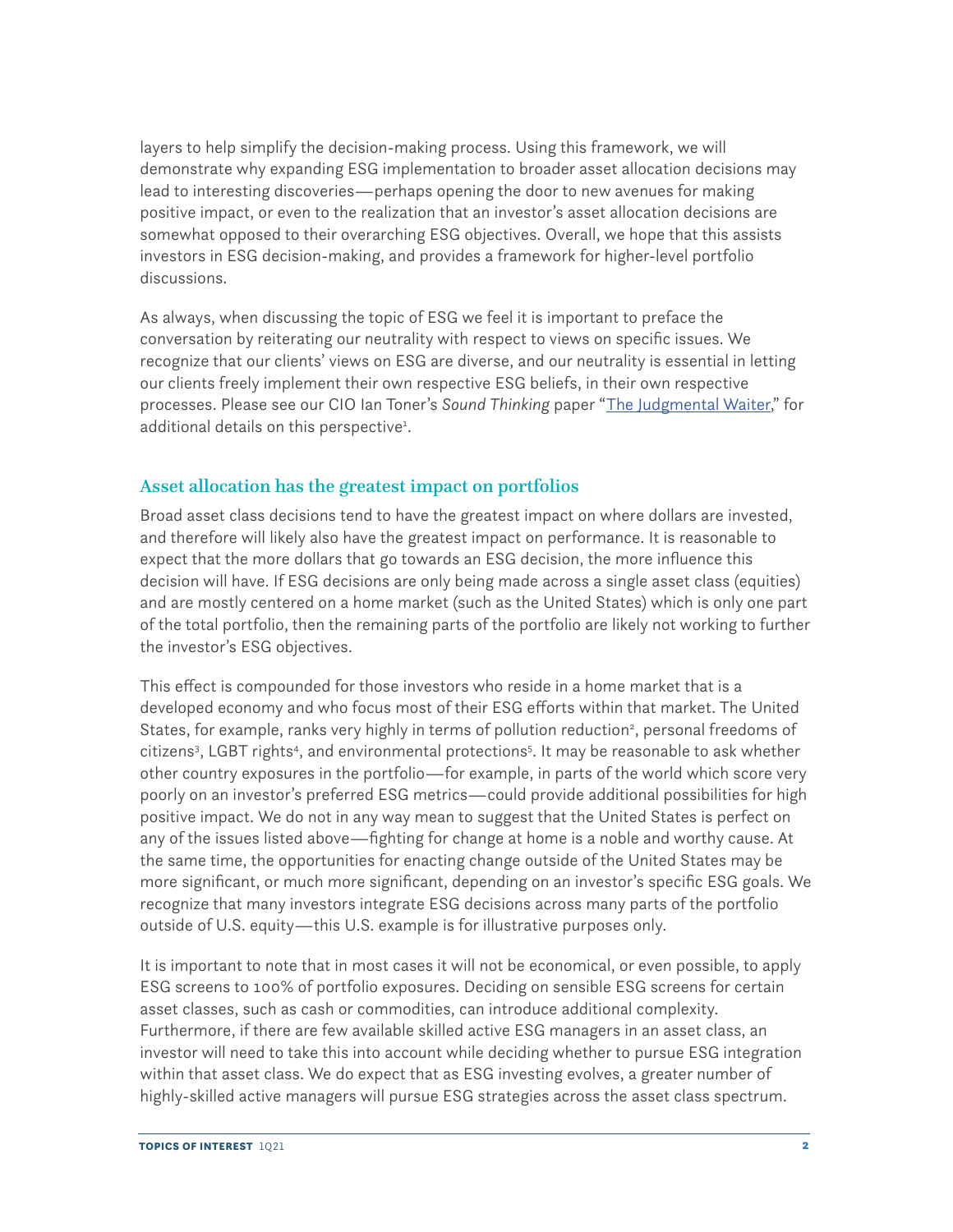# <span id="page-2-0"></span>With an asset-allocation approach to ESG, more layers are added to the decision

ESG implementation into broader asset allocation decisions is an arguably novel and lesscharted exercise at this point in time. Some of the questions raised throughout this process may not yet be answerable, but continuing to ask them is an important step towards gaining a more holistic understanding of the ESG implications of a portfolio's construction. We believe separating an asset allocation-based ESG approach into layers can help add clarity to the process. We hope the layers below provide a roadmap:

#### **LAYER #1: WHERE ARE YOU INVESTING, AND WHERE ARE YOU NOT?**

This layer aims to provide a 30,000-foot perspective of ESG factors and the extent to which they are considered around the world. It is unrelated to specific ESG strategies, products, and their availability. If an investor's primary tool for enacting positive change is through their decided dollar allocations, security-level decisions could be making a fairly-minor impact compared to the impacts of the investor's overall allocation to a region or asset class $6$ .

What are an investor's core ESG beliefs and how do these compare to where the portfolio is invested? If those core beliefs revolve around environmental sustainability, but the portfolio contains significant exposure to countries with outwardly poor environmental practices and compliance, is this acceptable? There may not be a right or wrong answer to this question. The goal of this layer is to illustrate that ESG-related portfolio construction decisions can lead to shifts in relative allocations which may or may not fit within an investor's overall mission.

It may be tempting to try and use traditional *security-level* exclusionary screens to determine appropriate broad market weights during this exercise. However, that approach may have unintended consequences and is not likely to produce attractive results. First, the availability of ESG data can be vastly different across various markets around the world, which means that a country might appear to score very well along a given ESG metric not because that market is full of good actors, but because there is not adequate reporting and transparency. Second, it is possible that data on individual corporations and their practices does not tell the whole story about a country or region's behavior. For example, if a market is overseen by a government that commits egregious human rights abuses, *security-level* ESG data may not capture this detail. In reality, investments in this market may provide funding to that government and assist in perpetuating poor behavior. In other words, more holistic marketlevel ESG data may be needed for the investor to correctly determine an appropriate total exposure to each market. For illustrative purposes, below we show the approximate country weight of a global 60-40 portfolio before and after the application of a Catholic valuesfocused *security-level* scree[n7](#page-8-0) . Also provided are the five countries whose allocations in the global 60-40 grew and shrunk the most as a result of the implementation of this screen.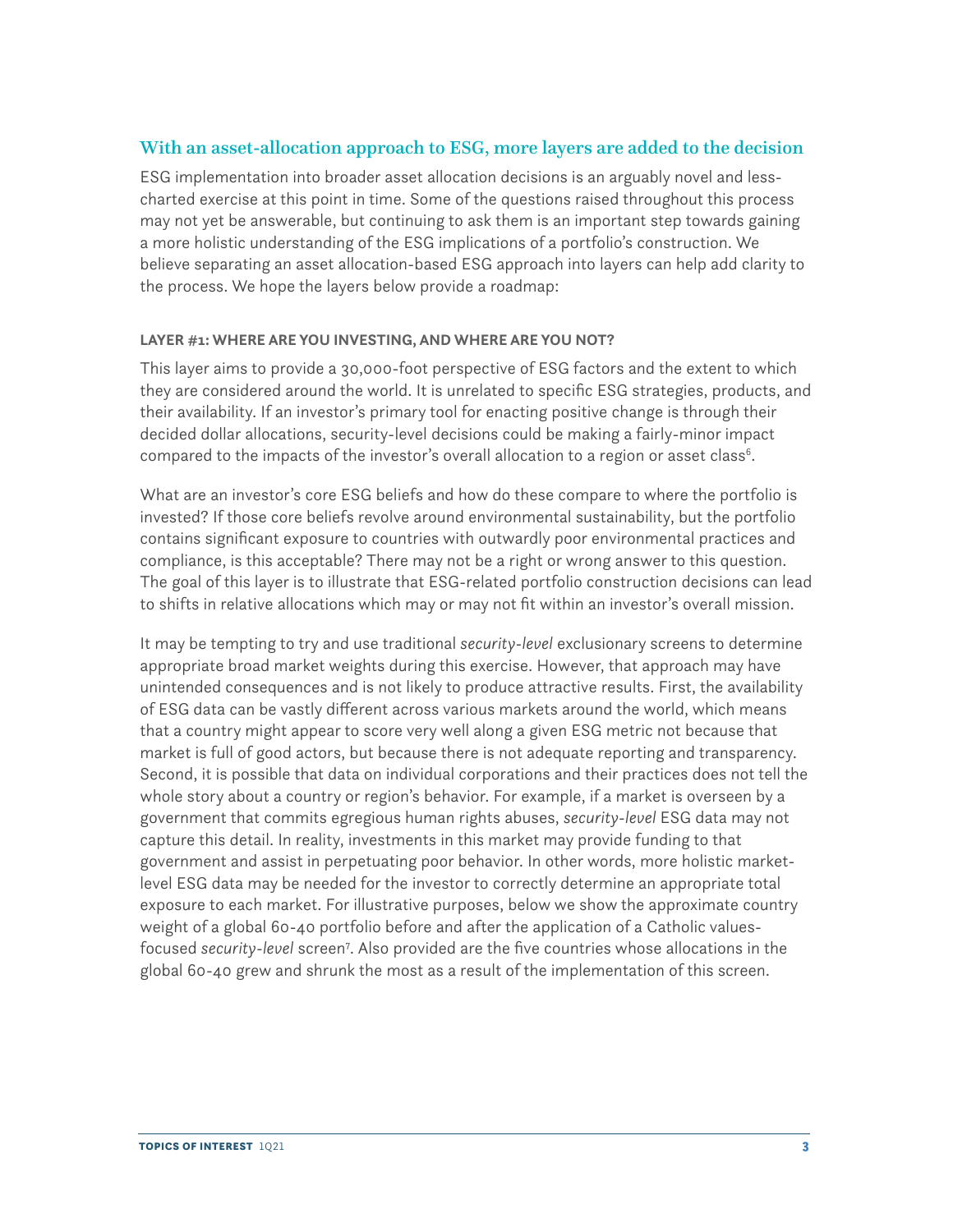

#### SINGLE STOCK CATHOLIC SCREEN ON GLOBAL 60/40

#### *Source: MSCI ESG Manager, Verus*

If an investor were to apply this stock-specific Catholic-values exclusionary screen, the portfolio impacts would include a meaningful underweight to the United States, and a slight overweight to China, Japan, Canada and Spain, relative to benchmark. It might be difficult to argue that these country overweights and underweights would necessarily align very closely with the goal of furthering Catholic values. It is worth noting that the outcome of a securitylevel ESG screen used in this way (which as we have explained, we do not recommend) would likely vary based on which ESG tool is used and which screens are applied.

#### **LAYER #2: WHAT IS AN INVESTOR'S ESG OPPORTUNITY SET AMONG ASSET CLASSES IN THE PORTFOLIO?**

Certain asset classes may better lend themselves to ESG screening and analysis, and other asset classes may not be feasible due to lack of data, transparency, and/or due to a limited (or nonexistent) product universe. This leads us to an important distinction—if investors possess enough time, resource, and willingness, ESG integration into most corners of the portfolio may be possible. Instead of traditional cash exposure in the portfolio, for example, an investor may pursue local small sustainable business development, targeted lending for underserved communities, or perhaps supporting organic farming and fair-trade produce. Instead of traditional exposure to commodities, an investor may decide to trade carbon credits, or may make targeted investments in biofuel production with the goal of positive environmental impact. However, these esoteric ESG strategies often require a considerable tolerance for higher portfolio tracking error and/or peer risk, might require the investor to accept below-market returns (see graphic below), and may require a significant amount of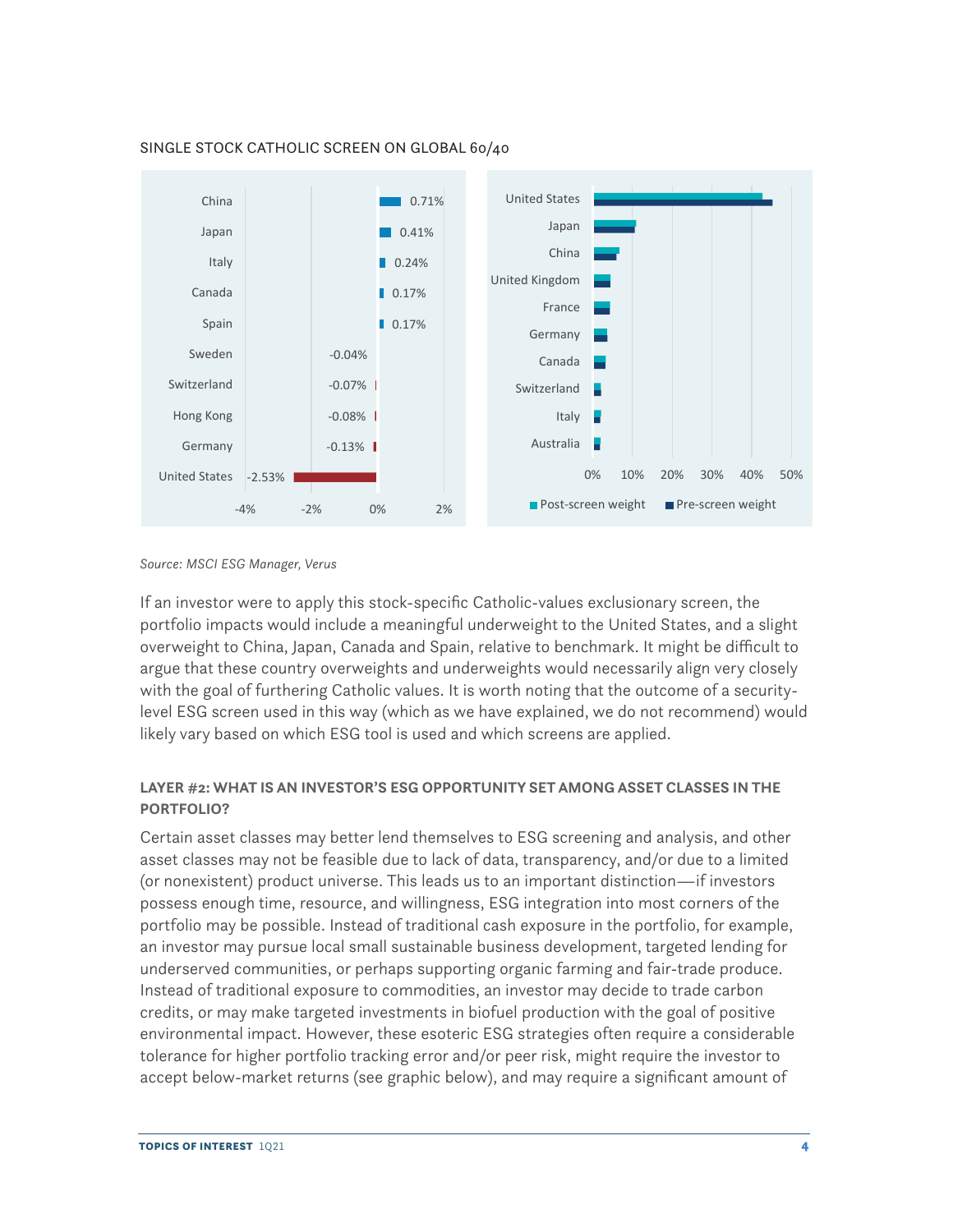<span id="page-4-0"></span>board time and energy.<sup>8</sup> Additionally, many strategies may be smaller and more localized, which could introduce capacity concerns for larger institutional investors. The capabilities and depth of knowledge of the investor's advisor will also play a role.



#### ESG INVESTMENT STRATEGY SPECTRUM

*Source: Heron Foundation*

Verus possesses decades of experience in advising on the more obscure corners of the ESG marketplace, and the advice offered has been in most circumstances highly customized to the needs of each client and their situation.

# **LAYER #3: WHICH STRATEGY FOR ESG IMPLEMENTATION MAKES THE MOST SENSE?**

As an investor begins to close in on ways in which they will work towards positive change, it will be important to decide on a specific ESG approach for each exposure. Might it be more impactful to pursue a thematic approach, focusing investing on trends? An example would be to invest in firms involved in water production, desalination, and transport. Or would it be preferable to pursue a lower tracking error approach such as applying a simple negative screen with the goal of removing those companies tied to polluting water sources? These considerations may create a feedback loop to Layer #1. For example, a targeted thematic investment approach within a given asset class might lead to the decision to *increase* rather than *decrease* investment in a country or region with overall poor practices. On the other hand, a beta approach to ESG such as the utilization of positive or negative screens may lead an investor to think carefully about their total exposure to various countries and regions around the world. As we have mentioned before, portfolio-level asset allocation decisions tend to have the greatest influence on where dollars are invested.

## DECIDING THE INTENT OF AN ESG INVESTMENT

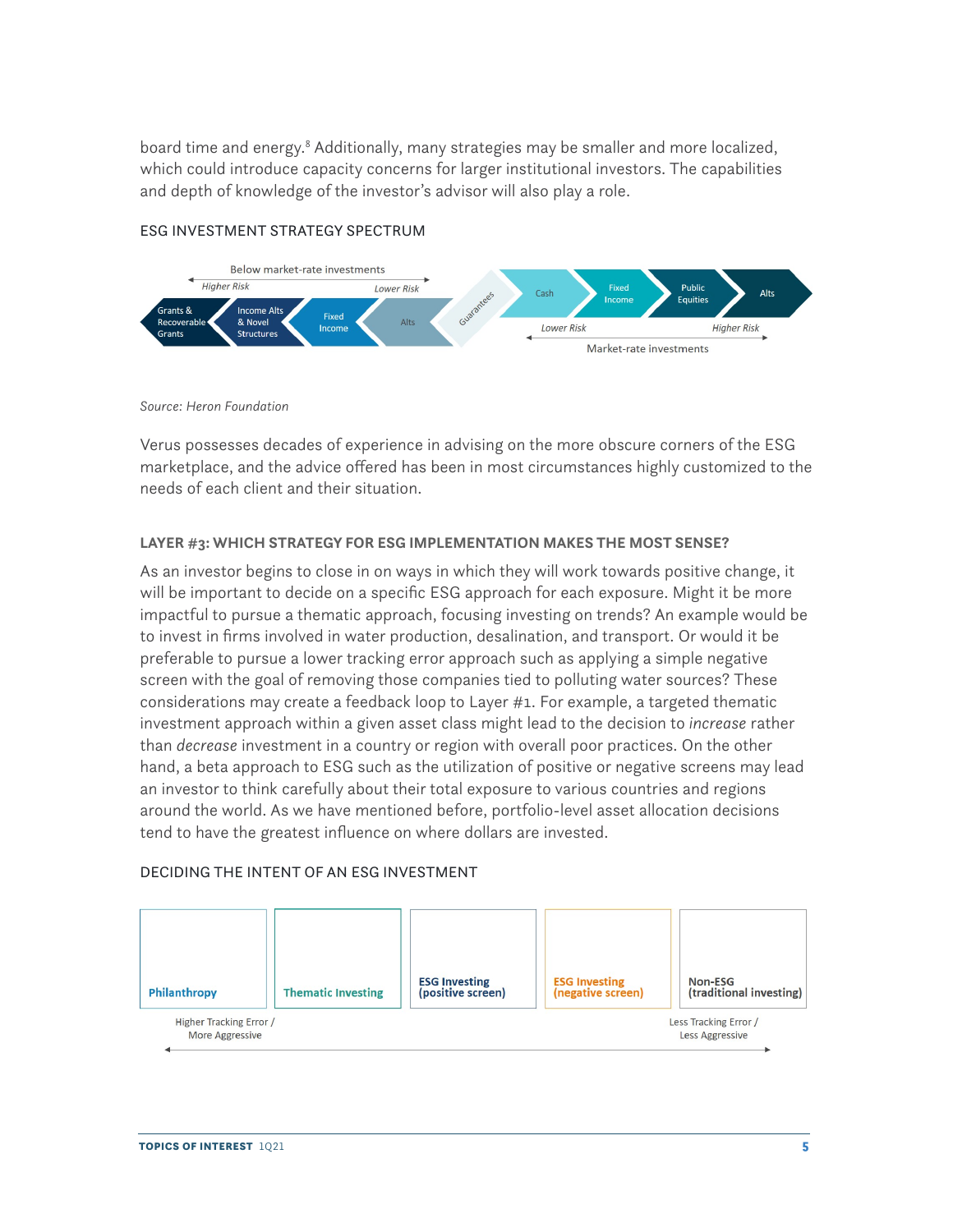# <span id="page-5-0"></span>**LAYER #4: HOW DOES AN INVESTOR ENSURE CONSISTENCY IN THEIR IDEOLOGICAL APPROACH TO ESG?**

This layer requires an investor to think holistically about their portfolio structure, their ESG values and approach, and whether the two are consistent. Oftentimes, investors might be making asset allocation decisions without contemplating the ESG implications of those decisions.

- $\overline{a}$  Consider the board of trustees of a multiemployer pension plan which chooses not to invest in U.S. companies with poor labor practices. How should this board approach investment in another country that is characterized by very poor worker rights, safety practices, and the utilization of child, or even forced labor?<sup>9</sup> How should the lowestscoring (on a labor practices screen) companies in a high-standards market be assessed relative to the highest-scoring companies in a generally low-standards market?
- <sup>-</sup> How should investors whose primary ESG interests center around the environment approach the emerging market debt space? Certain emerging market economies have exhibited poor environmental practices such as vast deforestation. Might withholding capital from these countries send a message regarding realignment of the country's modus operandi with respect to resource extraction?

These issues are far from black and white, and at the end of the day each investor must make their own judgments on the wide-ranging implications of their ESG-related investment decisions. Our goal with this layer is to point out that a more holistic *asset allocation* approach to ESG may shine a spotlight on some of these possible inconsistencies. Divesting from certain assets necessarily means investing in others, and investors should spend equal time and resource in assessing both of those decisions. The result, we believe, may be greater influence and a better alignment of investment practices with ESG beliefs.

## **LAYER #5: WHAT ARE THE SECTOR/FACTOR IMPLICATIONS OF THE DECIDED ESG APPROACH?**

Major U.S. equity indices differ considerably in terms of sector and industry group concentration, relative to international developed and emerging market stock indices. Investors should expect that meaningful changes to the portfolio resulting from ESG decisions will create tilts (imbalances) into and out of specific sectors and industry groups, which could materially impact relative performance. Below we outline those sectoral imbalances, and explore several examples of possible outcomes: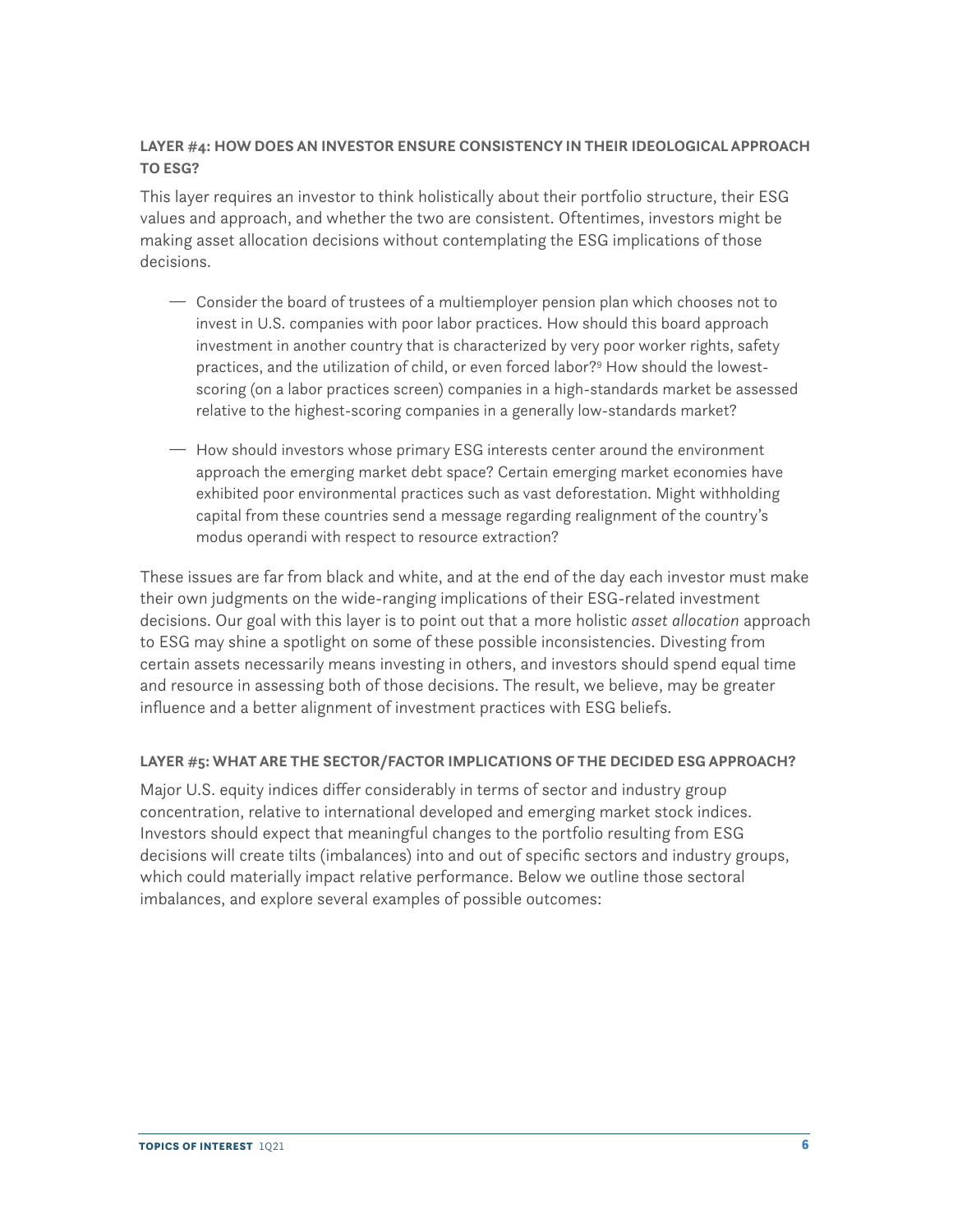#### <span id="page-6-0"></span>SECTOR ALLOCATIONS







*\*Approximated GICS industry group ESG risk based on S&P Global's ESG Risk Atlas.*

- $-$  An investor may decide to reduce their exposure to entire countries or regions with ethical violations. These violations might include the persecution of religious and ethnic minorities, or state surveillance/censorship, or discrimination against women. Resources that can assist in these decisions include: Transparency International's *Corruption Perceptions Index*[10,](#page-8-0) Freedom House's *Freedom in the World study*[11,](#page-9-0) and the World Economic Forum's *Global Gender Gap Report*[12.](#page-9-0) These types of broader asset allocation decisions will have implications for total portfolio returns and tracking error.
- <sup>2</sup> Seemingly simple decisions to divest from certain companies, industries, sectors, or even countries, can create tracking error in the portfolio. Divestment from "sin stocks", for example, which traditionally include weapons, alcohol, gambling, and tobacco, will change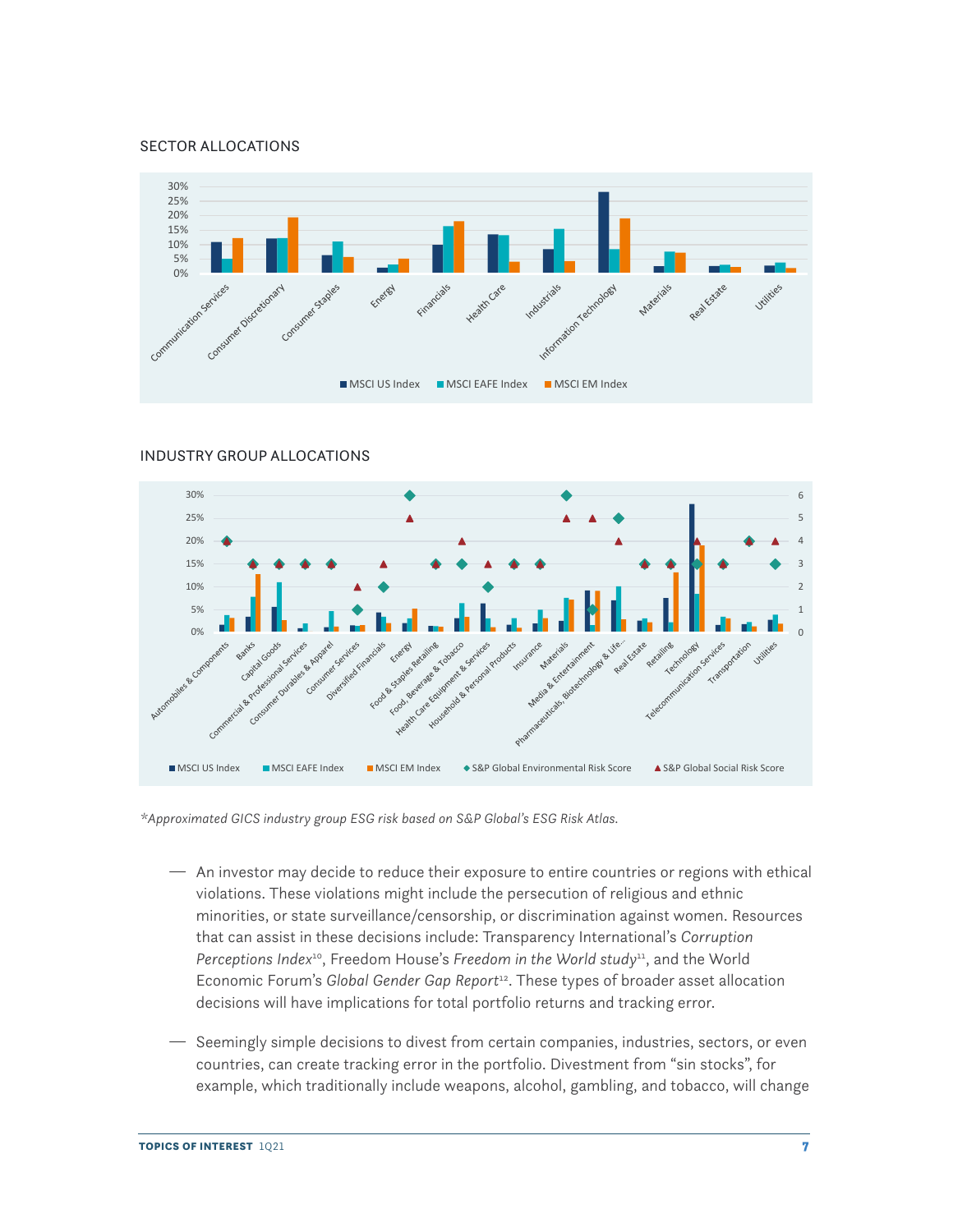the composition of a portfolio and can lead to performance differences from the portfolio benchmark. If these exposures subsequently outperform, such as has been the case for the tobacco industry (shown below) for decades, an investor may underperform their benchmark.



A decision to divest from fossil fuels may result in a significant underweight to value stocks which often reside in the Energy and Materials sectors. If value subsequently outperforms, this may lead to portfolio underperformance, whether originally intended as a value bet or not. As shown below, the effects of these positions can be notable, depending on the economic environment.



## **Conclusions**

Investors have increasingly integrated their personal beliefs into the investing process. Environmental, social, and governance (ESG) mindful investing has entered the zeitgeist and many investors and their constituents are now regularly discussing its implications. This type of investing is very personal, and institutional investors must decide whether ESG is appropriate for them and what values their constituents might espouse.

In summary, we believe there may be opportunities for investors to have a greater global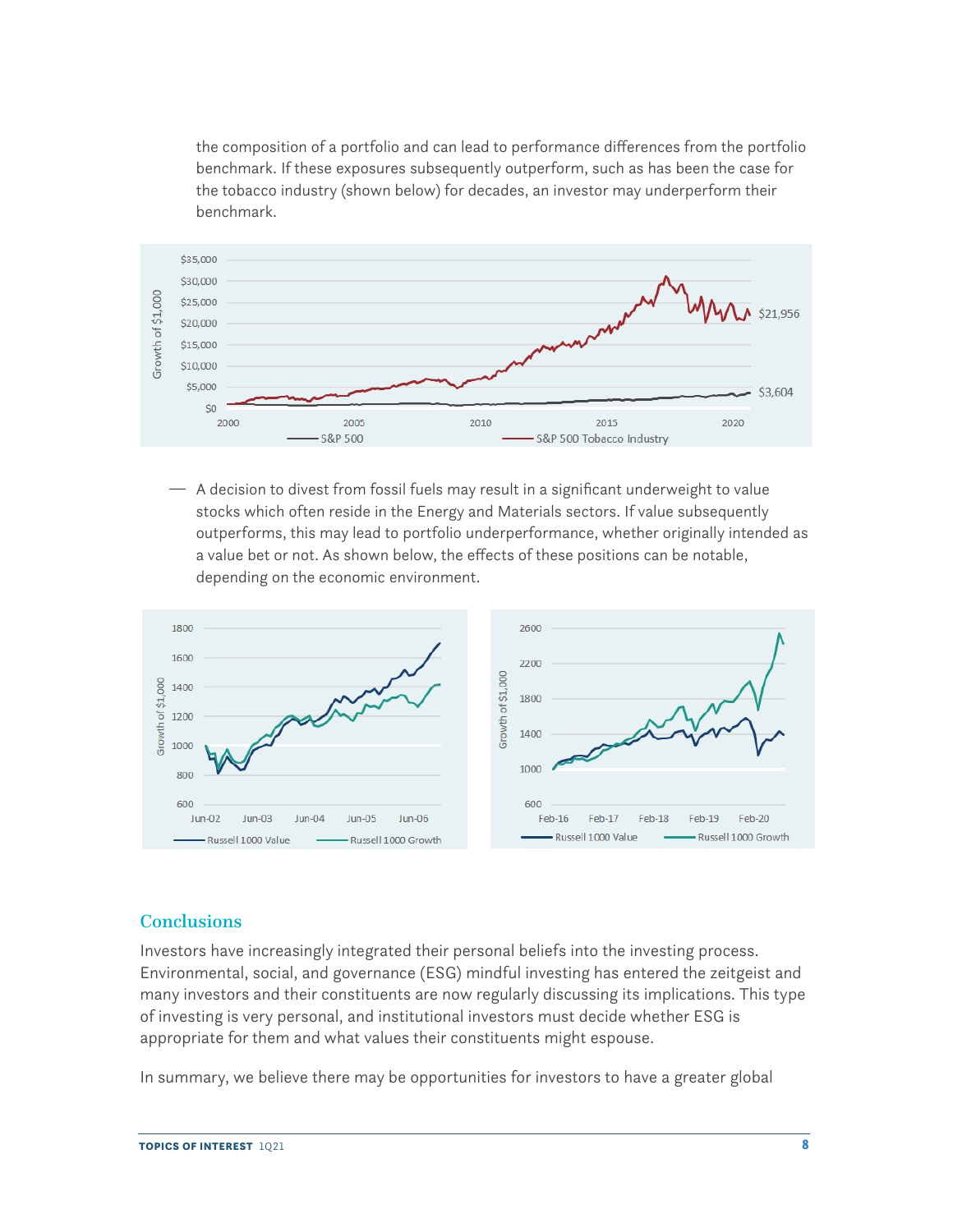<span id="page-8-0"></span>influence by integrating their ESG beliefs into the asset allocation process. First, we discussed why asset allocation decisions could present a great opportunity to generate impact. Next, due to the potential complexities of ESG investing, we helped divide ESG considerations into layers to simplify the decision-making process. Using this framework, we demonstrated why expanding ESG implementation to broader asset allocation decisions may lead to interesting discoveries—perhaps opening the door to new avenues for making positive impact, or even to the realization that an investor's asset allocation decisions are somewhat opposed to their overarching ESG objectives. Overall, we hope that this research paper assists investors in their ESG decision-making process, and provides a framework for higher-level portfolio discussions.

For additional information regarding our insights into ESG and the integration of beliefs into the investment process, please reach out to your Verus consultant.

#### Notes & Disclosures

- *[1](#page-1-0) Toner, Ian. ["The Judgmental Waiter: Who Decides? ESG in Institutional](https://www.verusinvestments.com/sound-thinking-the-judgmental-waiter/)  [Investing."](https://www.verusinvestments.com/sound-thinking-the-judgmental-waiter/) Verus Sound Thinking, March 2020*
- *[2](#page-1-0) IQ Air, World's Most Polluted Countries 2019.<https://www.iqair.com/us/world-most-polluted-countries>*
- *[3](#page-1-0) Cato Institute, Human Freedom Index.<https://www.cato.org/human-freedom-index-new>*
- *[4](#page-1-0) World Economic Forum, ILGA. [https://www.weforum.org/agenda/2015/06/](https://www.weforum.org/agenda/2015/06/which-countries-have-the-most-equal-lgbt-laws/) [which-countries-have-the-most-equal-lgbt-laws/](https://www.weforum.org/agenda/2015/06/which-countries-have-the-most-equal-lgbt-laws/)*
- *[5](#page-1-0) Yale, Environmental Performance Index (EPI). [https://epi.yale.edu/](https://epi.yale.edu/downloads/epi2018policymakerssummaryv01.pdf) [downloads/epi2018policymakerssummaryv01.pdf](https://epi.yale.edu/downloads/epi2018policymakerssummaryv01.pdf)*
- *[6](#page-2-0) Brinson, Hood & Beebower, Financial Analysts Journal, 1986*
- *[7](#page-2-0) Screens included business involvement with abortion, adult entertainment, cluster bombs, contraceptives, firearms, global weapons production, landmines, and tobacco.*
- *[8](#page-4-0) Often among the scarcest of resources.*
- *[9](#page-5-0) In the United States, the Fair Labor Standards Act (FLSA) sets 14 years old as the minimum age for employment and limits the number of hours worked by minors under the age of 16 years old. However, it is possible to conceive that for some under-16-year-olds in the rural families of our frontier economies, moving into the city to pursue an industrial job may offer certain quality-of-life improvements, and opportunities for skills-development.*
- *[10](#page-6-0) <https://www.transparency.org/en/cpi#>*